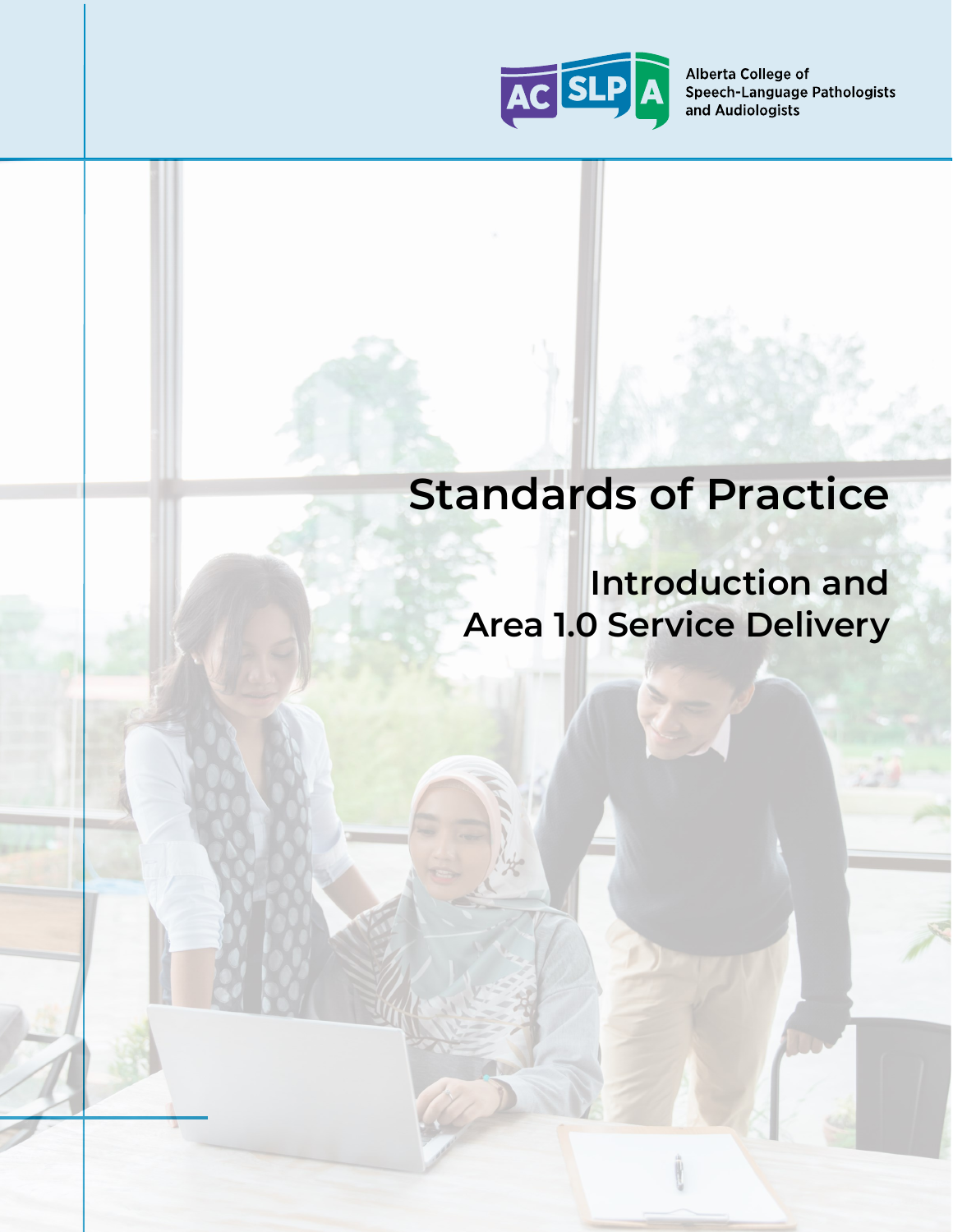# Effective September 2015; Revised June 2022 Standards of Practice Introduction

Alberta College of Speech-Language Pathologists and Audiologists

#### **Background**

The Alberta College of Speech-Language Pathologists and Audiologists (ACSLPA) is a regulatory body that carries out its activities in accordance with provincial legislation to protect and serve the public by regulating, supporting, and ensuring **competent**, safe, and ethical practice of speech-language pathologists (SLPs) and audiologists in Alberta. In this context, "competent, safe, and ethical practice" includes care that is free from racism and discrimination, *respecting equity, diversity, and inclusion*. SLPs and audiologists have been regulated under the *Health Professions Act* (HPA) in Alberta since July 1, 2002. The HPA directs the activities of ACSLPA and outlines the regulatory responsibilities of the College that are required to protect and serve the public.

Under the HPA, ACSLPA must establish, maintain and enforce standards<sup>1</sup> of practice for the regulated professions. The *Standards of Practice* define the minimum level of professional performance that SLPs and audiologists are expected to demonstrate in their practice. They are updated on a regular basis to reflect changing practice needs and trends.

The Standards of Practice incorporate the concept of "Right Touch Regulation", first introduced in the United Kingdom in 2000. Right Touch Regulation has subsequently been adopted internationally as a leading regulatory practice, including themes related to regulatory legislation and policies as follows:

- *Proportionate* and appropriate to the risk posed
- *Consistent* and fairly implemented
- *Targeted* minimizing potential side effects
- *Transparent* simple and user friendly
- *Accountable* and subject to public scrutiny
- *Agile* and adaptive to change

Each regulated member of ACSLPA is accountable for practicing in accordance with the *Standards of Practice*, regardless of role, practice area or practice setting. Practicing in breach of the *Standards of Practice* may constitute unprofessional conduct, as defined in the HPA.

#### Purpose of the Standards of Practice

*Standards of Practice* have a different relevance/purpose to stakeholders both within and external to the professions of speech-language pathology and audiology such as:

- Regulated members use the *Standards of Practice* to obtain guidance related to accountabilities, expectations and continuing competence.
- The *regulatory college* (ACSLPA) uses the *Standards of Practice* to inform practice related to continuing competency, complaints and the conduct of regulated members.
- *Educators* can utilize the *Standards of Practice* to serve as a framework for curriculum content and development, practice evaluation and program review, in conjunction with entry-to-practice competency statements*.*
- *Managers / employers* can use the *Standards of Practice* to guide development of job descriptions/roles and performance evaluation.
- *Other health professionals* may use the *Standards of Practice* to provide insight into roles and responsibilities, overlapping areas of practice and highlight opportunities for collaboration.
- *The public* may use the *Standards of Practice* to gain understanding of what they can expect from services that are provided by SLPs and audiologists.

#### How the Standards of Practice are Organized

The *Standards of Practice* framework consists of four broad areas including the following:

- Standard Area 1.0 Service Delivery;
- Standard Area 2.0 Professional Responsibility/ Accountability;
- Standard Area 3.0 Continuing Competence Program, draft document waiting final approval;
- Standard Area 4.0 Practice Management; and
- Standard Area 5.0 Sexual Abuse and Sexual **Misconduct**

Each Standard Area is composed of individual standards that are outlined as follows:

- *The Standard statement* describes the minimum expected level of performance of a regulated member in the provision of quality services.
- *Indicators* describe actions that demonstrate how a standard statement is applied in practice. They can be used to assist in interpreting or measuring performance to determine if a standard is being achieved. The indicators are not listed in order of importance, nor are they all inclusive. All indicators are applicable to both SLPs and audiologists.
- *Expected outcomes* outline clients' expectations from the services provided by a regulated member.

*continued on next page ...* 

Alberta College of Speech-Language Pathologists and Audiologists | T. 780-944-1609 | TF. 1-800-537-0589 | admin@acslpa.ca | acslpa.ca

<sup>&</sup>lt;sup>1</sup>A glossary of terms is included in each Standard statement and at the end of the complete Standard document. Key terms included in the glossary are indicated in **bold text** the first time they are used in each Standard statement, including subsequent indicators and expected outcomes.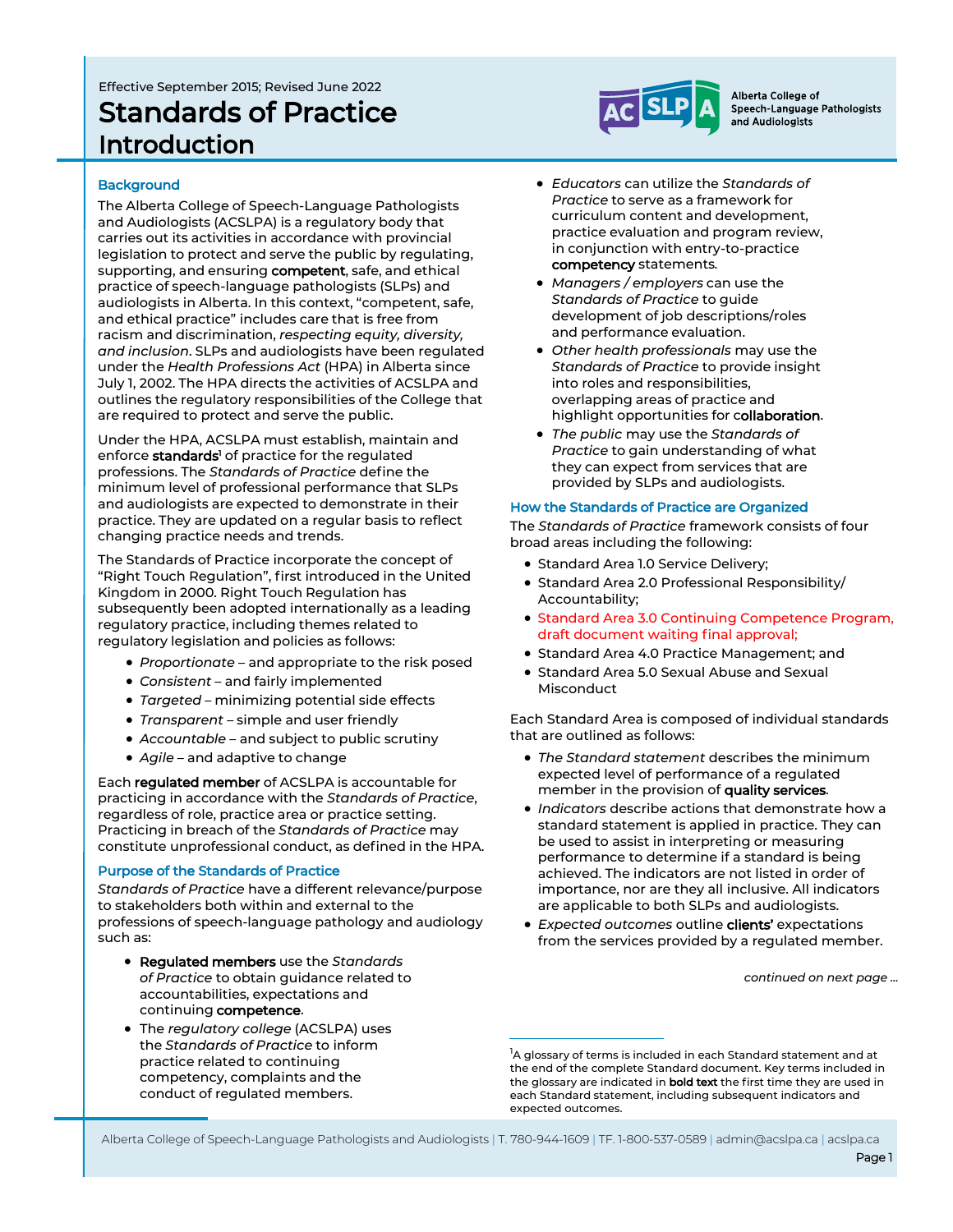# Effective September 2015; Revised May 2022 Standards of Practice Introduction



Alberta College of Speech-Language Pathologists and Audiologists

*continued from previous page …*

#### Guiding Principles

The *Standards of Practice* are based on the following assumptions/guiding principles. Specifically, they:

- Reflect the College's responsibility and commitment to the delivery of competent and safe services to the public.
- Outline mandatory expectations/criteria for the professional conduct of regulated members.
- Represent the minimum requirements for professional behaviour of regulated members.
- Apply to all regulated members regardless of their practice area and setting. Are part of the overall legislative scheme and form a continuum with other documents such as the Code of Ethics, Advisory Statements, Position Statements, Guidelines, Protocols, and Competency Profiles.

All ACSLPA documents and relevant Alberta Government legislation can be accessed from the ACSLPA website at [http://acslpa.ca.](http://acslpa.ca/) A visual depiction of the relationship between ACSLPA's overarching legislation, minimum professional requirements that apply to regulated members, and resources to support the application of those requirements, is provided in the diagram below.



Client refers to "a recipient of speech-language pathology or audiology services, and may be an individual, family, group, community or population. An individual client may also be referred to as a patient."

Collaboration refers to "an approach that enables health care providers to deliver high quality, safe, person-centered services to achieve the best possible individual health outcomes. Collaborative practice is not the goal in and of itself: rather, it is a means to move the system to a higher level of quality and safety while maintaining a focus on the needs of the individual seeking health services."

Quality services refers to "services in the health care system as measured by accessibility, acceptability, appropriateness, efficiency, effectiveness, and safety factors, including cultural safety and freedom from racism/discrimination."

Regulated member refers to "an individual who is registered with ACSLPA."

A standard refers to "a statement that provides requirements, specifications, guidelines or characteristics that can be used consistently to ensure that materials, products, processes and services are fit for their purpose."

Alberta College of Speech-Language Pathologists and Audiologists | T. 780-944-1609 | TF. 1-800-537-0589 | admin@acslpa.ca | acslpa.ca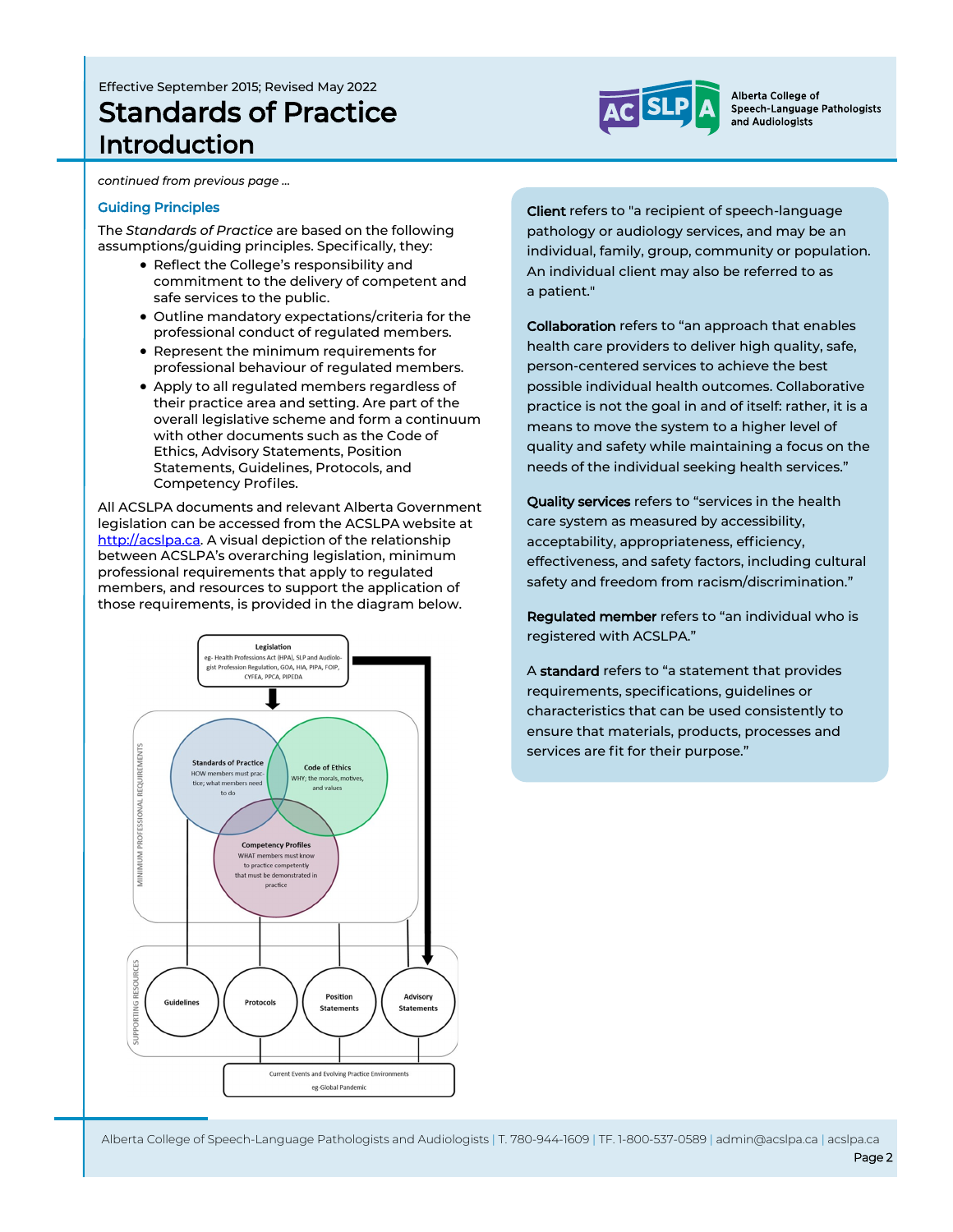

## 1.1 Client-Centred Service

#### **Standard**

A regulated member of ACSLPA uses a client-centred approach in the **competent** provision of safe and ethical professional services.

#### Indicators

To demonstrate this standard, the regulated member will:

- a) Involve clients in decision making and incorporate their needs and goals into the service plan. This includes collaboration with clients to gain an understanding f how/if their language/culture/ context impacts service provision.
- b) Utilize a variety of communication strategies to facilitate, and make efforts to confirm, the clients' understanding of professional services.
- c) Obtain clients' informed consent to proposed assessment and intervention plans, recognizing the right to refuse service or withdraw consent at any time.
- d) Monitor clients' responses to assessment, intervention procedures and address as appropriate.
- e) Treat all clients with compassion, dignity, sensitivity and respect. Make efforts to avoid actions that diminish, demean, or disempower the identity and well-being of the client, family, or caregivers.

#### Expected Outcomes

Clients can expect that the regulated member considers their unique values and needs, explains proposed assessment and intervention procedures and obtains informed consent.

Assessment refers to "the rehabilitation process for gathering in-depth information to identify the individual's strengths and needs related to body function, body structure, activity and participation, tounderstand the individual's goals and then to determine appropriate services and interventions based on these. It is initiated when there are questions about a client's needs and how best to meet these needs. It includes both formal and informal measures ranging from administering standardized assessment tools to observing a client in a specific setting or listening to family concerns."

Client refers to "a recipient of speech-language pathology or audiology services, and may be an individual, family, group, community or population. An individual client may also be referred to as a patient."

Collaboration refers to "an approach that enables health care providers to deliver high quality, safe, person-centered services to achieve the best possible individual health outcomes. Collaborative practice is not the goal in and of itself: rather, it is a means to move the system to a higher level of quality and safety while maintaining a focus on the needs of the individual seeking health services."

Competence/competent/competency refers to "the combined knowledge, skills, attitudes and judgment required to provide professional services."

Informed consent refers to when "a client gives consent to receive a proposed service following a process of decision-making leading to an informed choice. Valid consent may be either verbal or written unless otherwise required by institutional or provincial/territorial regulation. The client is provided with sufficient information, including the benefits and risks, and the possible alternatives to the proposed service, and the client understands this information. The client can withdraw informed consent at any time."

Intervention/intervention strategy refers to "an activity or set of activities aimed at modifying a process, course of action or sequence of events in order to change one or several of their characteristics, such as performance or expected outcome." In speech-language pathology and audiology, intervention is a term used to describe the various services provided to clients, including but not limited to individual and group treatment, counselling, home programming, caregiver training, devices, discharge planning, etc."

Professional services refer to "any service that comes within the practice of a regulated profession; for the professions of speech-language pathology and audiology, these are as outlined in section 3 of Schedule 28 of the *Health Professions Act.*"

Regulated member refers to "an individual who is registered with ACSLPA."

Alberta College of Speech-Language Pathologists and Audiologists | T. 780-944-1609 | TF. 1-800-537-0589 | admin@acslpa.ca | acslpa.ca

Page 4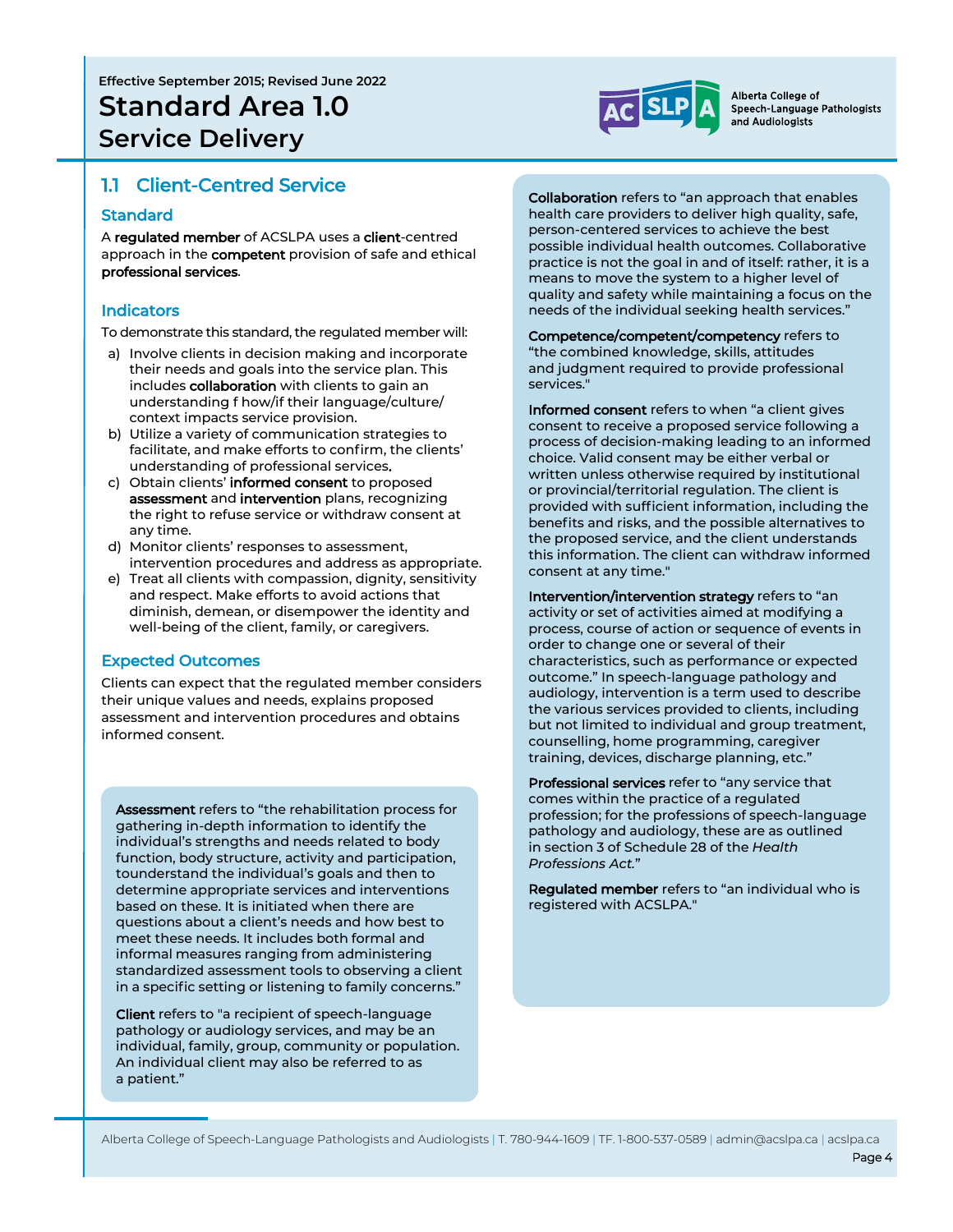

# 1.2 Evidence-Informed Practice

#### **Standard**

A regulated member of ACSLPA actively seeks, promotes, supports and incorporates an evidenceinformed approach in their practice.

#### **Indicators**

To demonstrate this standard, the regulated member will:

- a) Assess new research, knowledge and emerging trends to determine applicability to practice.
- b) Incorporate current evidence, best practices, client and family perspectives, and professional guidelines into service delivery decisions.
- c) Support the development of new knowledge through data collection, program evaluation and clinical inquiry as appropriate.
- d) Evaluate their practice to determine the impact of evidence-informed procedures on client outcomes and quality services.

#### Expected Outcomes

Clients can expect that the regulated member seeks, promotes, supports and incorporates an evidenceinformed approach in the provision of quality services.

Client refers to "a recipient of speech-language pathology or audiology services, and may be an individual, family, group, community or population. An individual client may also be referred to as a patient."

Evidence-informed refers to "using the best available information combined with information gathered from clients regarding their background, needs, values, etc. and the professional judgment of the provider in clinical decision making."

Quality services refers to "services in the health care system as measured by accessibility, acceptability, appropriateness, efficiency, effectiveness, and safety factors, including cultural safety and freedom from racism/discrimination."

Regulated member refers to "an individual who is registered with ACSLPA."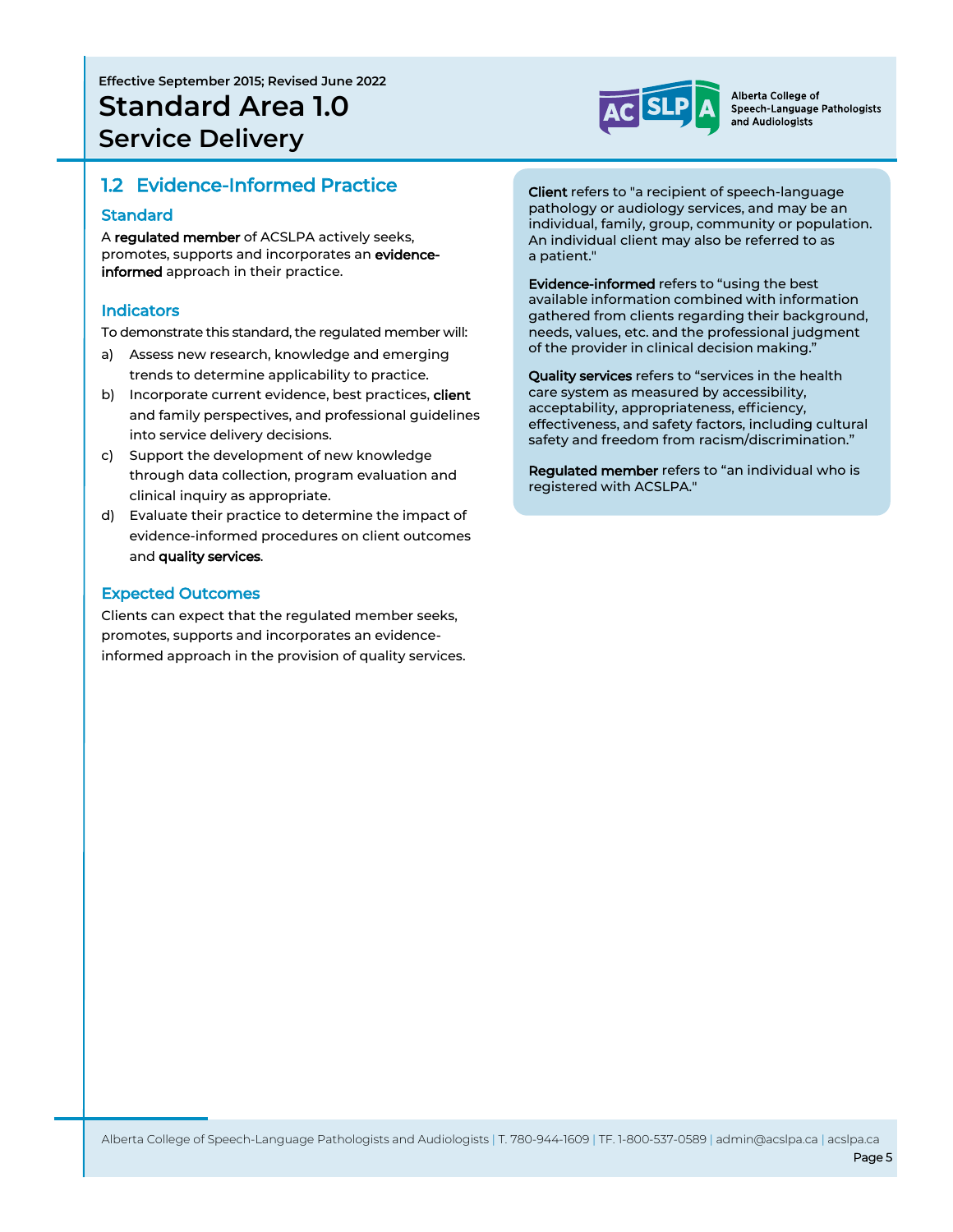

# 1.3 Client Assessment and Intervention

#### **Standard**

A regulated member of ACSLPA selects and applies appropriate screening/assessment procedures, analyzes/ interprets the information gathered to determine diagnosis and implements appropriate interventions to deliver quality services that correspond to clients' priorities and changing needs.

#### **Indicators**

To demonstrate this standard, the regulated member will:

- a) Use an evidence-informed approach, sound professional judgment, client priorities and needs, and knowledge of both the functional impact of client limitations and environmental context within which the client resides to determine appropriate screening/assessment procedures, interventions, and measurable outcomes.
- b) Implement culturally and linguistically appropriate screening/assessment procedures and interventions within their professional scope of practice and the limitations of personal knowledge and competence.
- c) Ensure contraindications to proposed screening/ assessment procedures and interventions are identified, managed and documented.
- d) Conduct screening/assessment procedures ensuring accurate administration, recording, scoring, interpretation and documentation of results.
- e) Use critical inquiry, including information regarding the clients' societal context, social determinants of health, considerations regarding the functional impact of client limitations, and sound professional judgment in the collection and interpretation of formal and informal assessment results to obtain a diagnosis and determine interventions.
- f) Monitor effectiveness of interventions, modify approaches and implement alternatives as needed.
- g) Ensure the optimal use of available resources for assessment procedures and interventions.
- h) Counsel, educate and facilitate clients' participation in their health care services including management of their own care post-discharge.
- i) Implement discharge planning (e.g., referral to other health care providers, client education) and discontinue treatment when appropriate.
- j) Advocate for clients as appropriate to obtain required resources and services.

#### Expected Outcomes

Clients can expect that the regulated member will appropriately select, apply and interpret screening/ assessments and interventions, and that services are delivered in a competent, effective and safe manner.

Advocate refers to "to support or argue for (a cause, policy, etc.)"

Assessment refers to "the rehabilitation process for gathering in-depth information to identify the individual's strengths and needs related to body function, body structure, activity and participation, to understand the individual's goals and then to determine appropriate services and interventions based on these. It is initiated when there are questions about a client's needs and how best to meet these needs. It includes both formal and informal measures ranging from administering standardized assessment tools to observing a client in a specific setting or listening to family concerns."

Client refers to "a recipient of speech-language pathology or audiology services, and may be an individual, family, group, community or population. An individual client may also be referred to as a patient."

Competence/competent/competency refers to "the combined knowledge, skills, attitudes and judgment required to provide professional services."

Evidence-informed refers to "using the best available information combined with information gathered from clients regarding their background, needs, values, etc. and the professional judgment of the provider in clinical decision making."

Intervention/intervention strategy refers to "an activity or set of activities aimed at modifying a process, course of action or sequence of events in order to change one or several of their characteristics, such as performance or expected outcome." In speech-language pathology and audiology, intervention is a term used to describe the various services provided to clients, including but not limited to individual and group treatment, counselling, home programming, caregiver training, devices, discharge planning, etc."

Quality services refers to "services in the health care system as measured by accessibility, acceptability, appropriateness, efficiency, effectiveness, and safety factors, including cultural safety and freedom from racism/discrimination."

Regulated member refers to "an individual who is registered with ACSLPA."

Screening refers to "a high-level needs identification process that gathers salient information that is sufficient enough to guide the professional in making recommendations to the individual or for the population."

Alberta College of Speech-Language Pathologists and Audiologists | T. 780-944-1609 | TF. 1-800-537-0589 | admin@acslpa.ca | acslpa.ca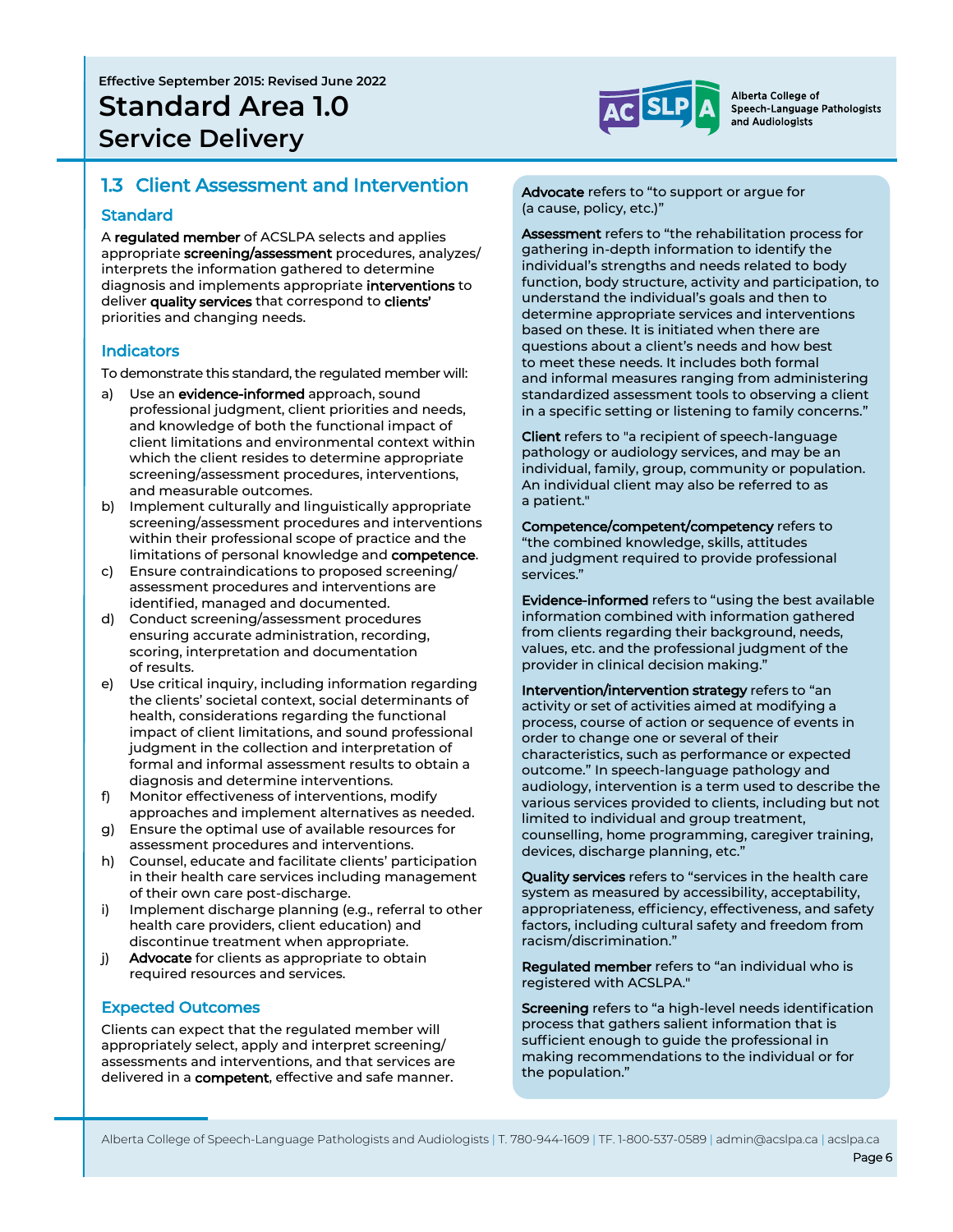# **Effective September 2015; Revised June 2022 Standard Area 1.0 Service Delivery**



Alberta College of Speech-Language Pathologists and Audiologists

# 1.4 Communication

#### **Standard**

A regulated member of ACSLPA communicates respectfully, effectively and in a timely manner in the provision of professional services.

#### Indicators

To demonstrate this standard, the regulated member will:

- a) Communicate respectfully, effectively, and clearly, incorporating principles of cultural safety and using plain language, where possible, in all forms of communication (e.g., spoken, written, electronic).
- b) Select appropriate communication techniques, adapting communication style and minimizing barriers by demonstrating an awareness of cultural differences in interpersonal communication and by incorporating required supports (e.g., use of interpreters, technological devices, written cues).
- c) Encourage clients' understanding of proposed services by using active listening and facilitating open, two-way communication.
- d) Document clearly, professionally and in a timely manner, in all forms of written communication.
- e) Disseminate written reports, as appropriate, to relevant stakeholders (including referral sources), respecting relevant privacy legislation and consent requirements.

#### Expected Outcomes

Clients can expect that the regulated member will communicate respectfully, effectively and in a timely manner.

Active listening refers to "attentiveness to the speaker."

Client refers to "a recipient of speech-language pathology or audiology services, and may be an individual, family, group, community or population. An individual client may also be referred to as a patient."

Cultural Safety is "when all people feel respected and safe when they interact with the health care system. Culturally safe health services are free of racism and discrimination. People are supported to draw strengths from their identify, culture and community."

Plain language refers to "communication your audience can understand the first time they read or hear it. Language that is plain to one set of readers may not be plain to others. Written material is in plain language if your audience can:

- Find what they need;
- Understand what they find; and
- Use what they find to meet their needs."

Professional services refer to "any service that comes within the practice of a regulated profession; for the professions of speech-language pathology and audiology, these are as outlined in section 3 of Schedule 28 of the *Health Professions Act.*"

Regulated member refers to "an individual who is registered with ACSLPA."

Timely refers to "coming early or at the right time; appropriate or adapted to the times of the occasion."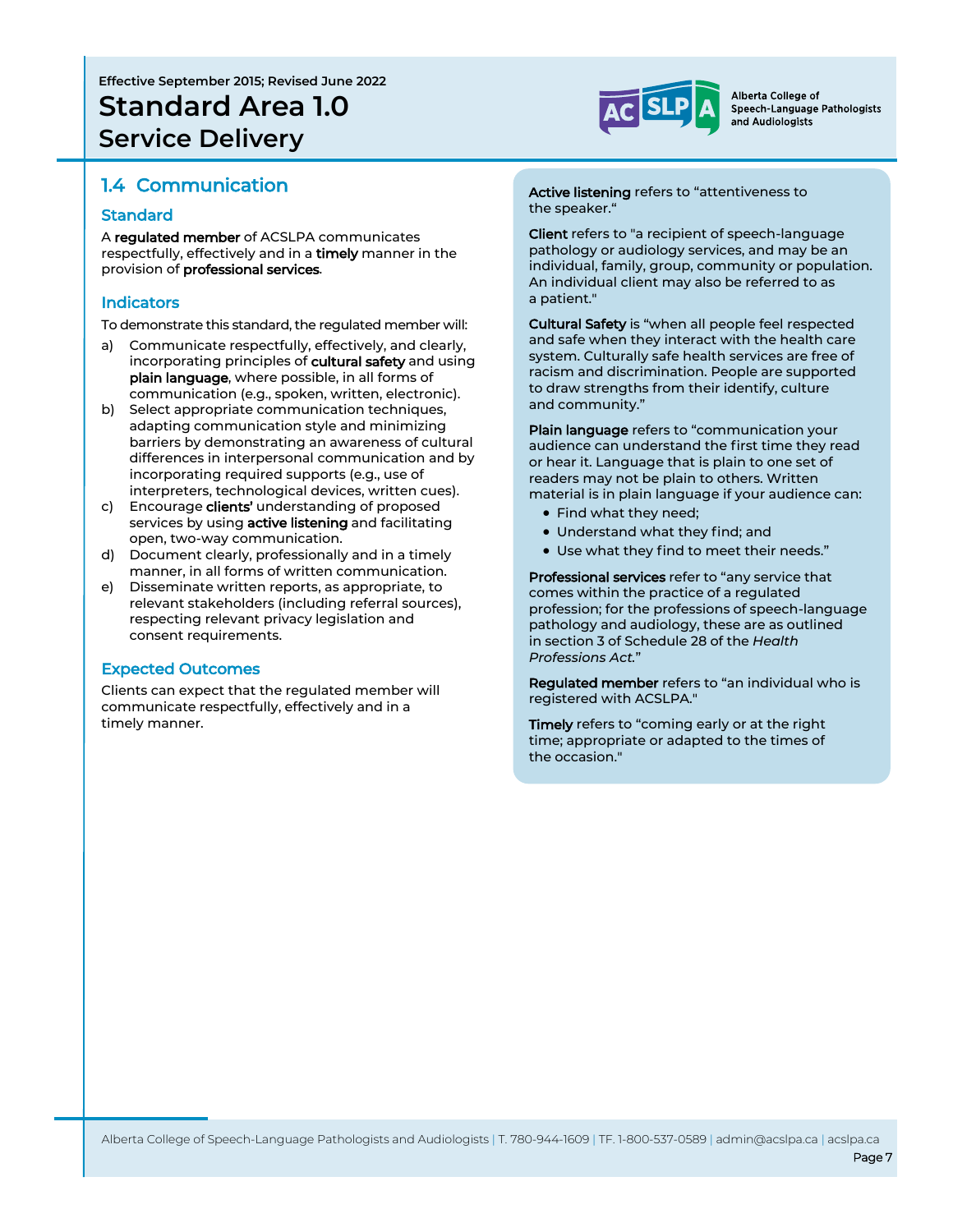# 1.5 Collaboration

#### **Standard**

A regulated member of ACSLPA works collaboratively to facilitate the delivery of quality client-centred services.

### **Indicators**

To demonstrate this standard, the regulated member will:

- a) Work collaboratively and respectfully with the **client**. cultural facilitators or liaisons, interpreters and/or translators to facilitate an integrated, clientcentered approach to services.
- b) Consult with others and refer to the appropriate professional when clients' needs fall outside their scope, area of expertise and/or **competence**.
- c) Collaborate and contribute actively with team members to facilitate an integrated approach to services.
- d) Actively engage with relevant team members, including the client, to share in decision making, prevent misunderstandings, manage differences and take positive action to mitigate/resolve any conflicts which may arise.
- e) Serve as an educator and/or mentor to clients, students, colleagues, the public and others by contributing as appropriate to teaching/learning strategies.
- f) Know and explain to others, when appropriate, their scope of practice, roles and responsibilities.
- g) Understand and seek clarification, when required, regarding the scope of practice and roles of other team members.

#### Expected Outcomes

Clients can expect that the regulated member works collaboratively to facilitate an integrated approach in the provision of quality services.

Client refers to "a recipient of speech-language pathology or audiology services, and may be an individual, family, group, community or population. An individual client may also be referred to as a patient."

Client-centered services refer to "a partnership between a team of health providers and a client where the client retains control over their care and is provided access to the knowledge and skills of team members to arrive at a realistic team shared plan of care and access to the resources to achieve the plan."

Collaboration refers to "an approach that enables health care providers to deliver high quality, safe, person centered services to achieve the best possible individual health outcomes. Collaborative practice is not the goal in and of itself: rather, it is a means to move the system to a higher level of quality and safety while maintaining a focus on the needs of the individual seeking health services."

Competence/competent/competency refers to "the combined knowledge, skills, attitudes and judgment required to provide professional services."

Cultural facilitator or liaison refers to "any member of a local cultural association who can serve as a bridge between healthcare professionals and individuals from equity seeking groups accessing care (thefacilitator does not need to be within the healthcare realm themselves, e.g., Elders, religious leaders etc.). Specific services can include providing advice and consultation on appropriate services and supporting the provision of holistic services to individual clients."

Quality services refers to "services in the health care system as measured by accessibility, acceptability, appropriateness, efficiency, effectiveness, and safety factors".

Regulated member refers to "an individual who is registered with ACSLPA."



Alberta College of Speech-Language Pathologists and Audiologists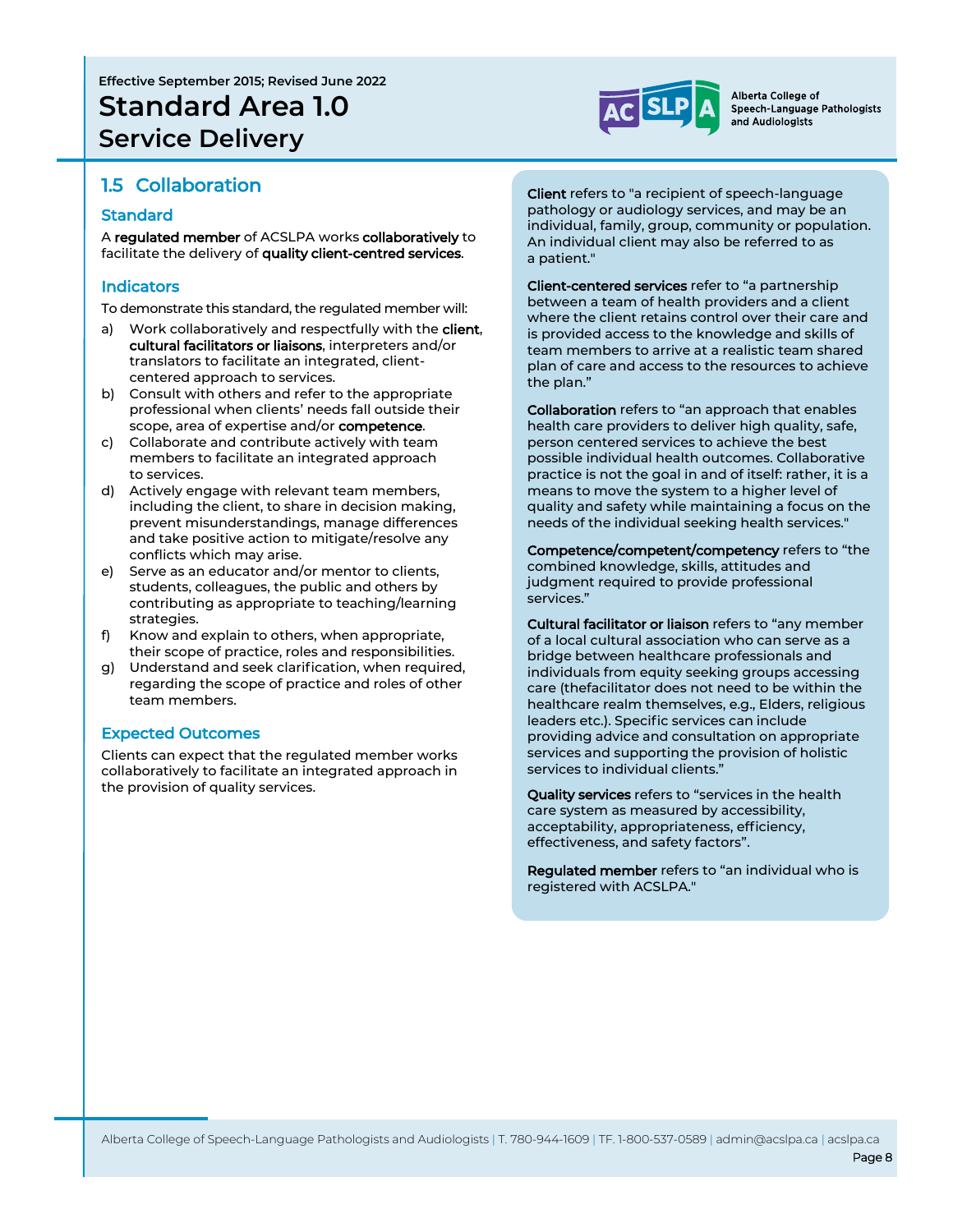

### 1.6 Concurrent Practice

#### **Standard**

A regulated member of ACSLPA participates in concurrent practice only in situations in which the benefits outweigh the risks.

#### Indicators

To demonstrate this standard, the regulated member will:

- a) Inquire whether clients are receiving concurrent interventions.
- b) Ensure clients are informed of the risks and benefits of concurrent practice and document appropriately.
- c) With the clients' permission, collaborate and communicate with the other regulated member(s) involved in the care of the same client(s) to ensure that goals and interventions are complementary.
- d) Monitor the efficacy and appropriateness of concurrent practice and discontinue if it is determined that the benefits do not outweigh the risks.

### Expected Outcomes

Clients can expect that they are informed of the risks and benefits of concurrent practice and that due diligence has been carried out when making decisions regarding concurrent services.

Client refers to "a recipient of speech-language pathology or audiology services, and may be an individual, family, group, community or population. An individual client may also be referred to as a patient."

Collaboration refers to "an approach that enables health care providers to deliver high quality, safe, person-centered services to achieve the best possible individual health outcomes. Collaborative practice is not the goal in and of itself: rather, it is a means to move the system to a higher level of quality and safety while maintaining a focus on the needs of the individual seeking health services."

**Complementary** refers to "combining in such a way as to enhance or emphasize the qualities of each other or another."

Concurrent practice refers to "the independent provision of interventions to a client for the same or related concerns by two or more service providers. The provision of interventions can be face-to-face orvia virtual care and may involve SLPs or audiologists within the province, may involve situations where some of the clinicians involved are located outside of the province, and/or may also involve regulated members of ACSLPA and professionals from other health care disciplines."

Intervention/intervention strategy refers to "an activity or set of activities aimed at modifying a process, course of action or sequence of events in order to change one or several of their characteristics, such as performance or expected outcome." In speech-language pathology and audiology, intervention is a term used to describe the various services provided to clients, including but not limited to individual and group treatment, counselling, home programming, caregiver training, devices, discharge planning, etc."

Regulated member refers to "an individual who is registered with ACSLPA."